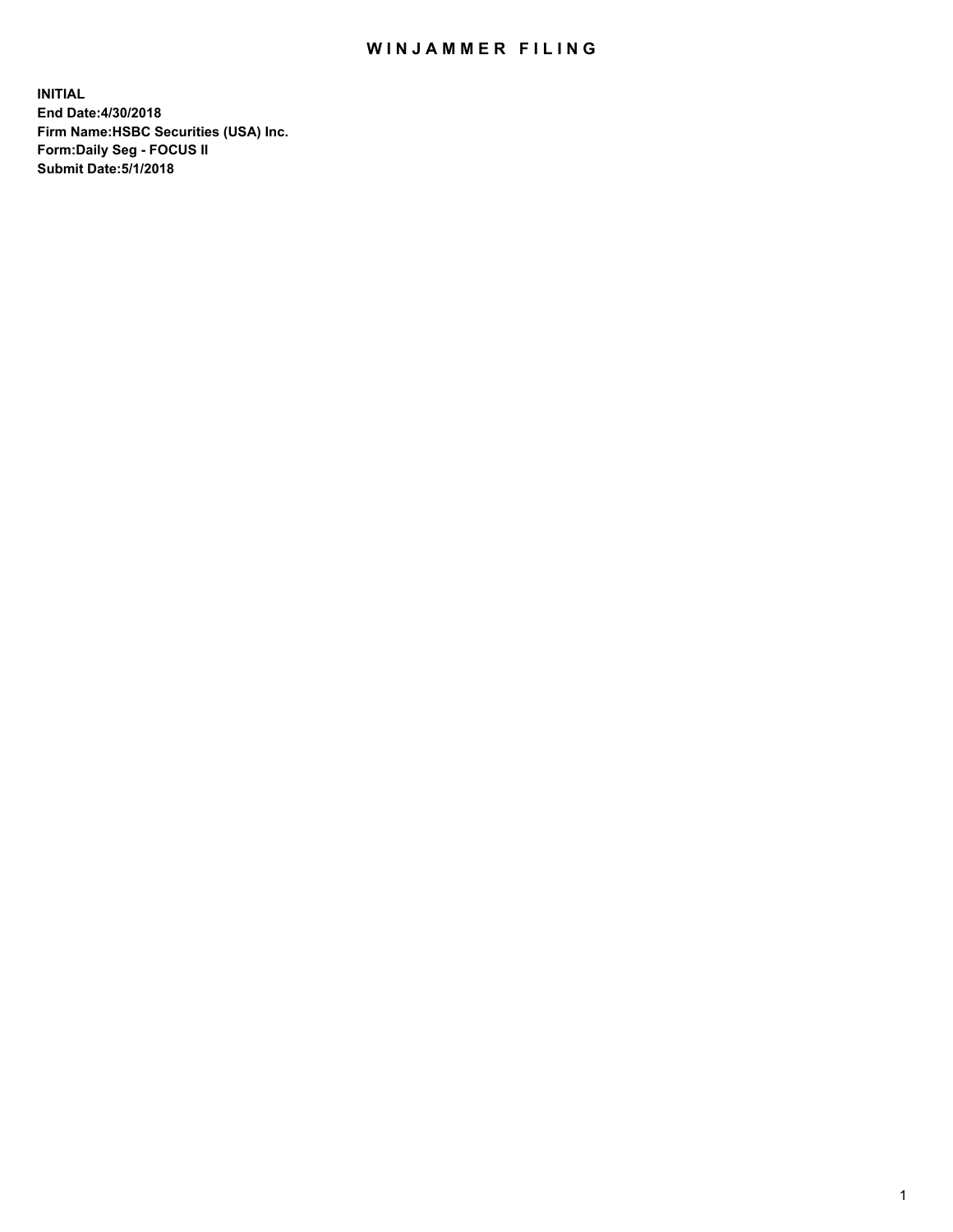## **INITIAL End Date:4/30/2018 Firm Name:HSBC Securities (USA) Inc. Form:Daily Seg - FOCUS II Submit Date:5/1/2018 Daily Segregation - Cover Page**

| Name of Company<br><b>Contact Name</b><br><b>Contact Phone Number</b><br><b>Contact Email Address</b>                                                                                                                                                                                                                         | <b>HSBC Securities (USA) Inc.</b><br><b>Michael Vacca</b><br>212-525-7951<br>michael.vacca@us.hsbc.com |
|-------------------------------------------------------------------------------------------------------------------------------------------------------------------------------------------------------------------------------------------------------------------------------------------------------------------------------|--------------------------------------------------------------------------------------------------------|
| FCM's Customer Segregated Funds Residual Interest Target (choose one):<br>a. Minimum dollar amount: ; or<br>b. Minimum percentage of customer segregated funds required:%; or<br>c. Dollar amount range between: and; or<br>d. Percentage range of customer segregated funds required between: % and %.                       | 147,000,000<br><u>0</u><br><u>00</u><br>00                                                             |
| FCM's Customer Secured Amount Funds Residual Interest Target (choose one):<br>a. Minimum dollar amount: ; or<br>b. Minimum percentage of customer secured funds required:%; or<br>c. Dollar amount range between: and; or<br>d. Percentage range of customer secured funds required between: % and %.                         | 25,000,000<br><u>0</u><br><u>00</u><br>00                                                              |
| FCM's Cleared Swaps Customer Collateral Residual Interest Target (choose one):<br>a. Minimum dollar amount: ; or<br>b. Minimum percentage of cleared swaps customer collateral required:%; or<br>c. Dollar amount range between: and; or<br>d. Percentage range of cleared swaps customer collateral required between:% and%. | 95,000,000<br><u>0</u><br><u>00</u><br><u>00</u>                                                       |

Attach supporting documents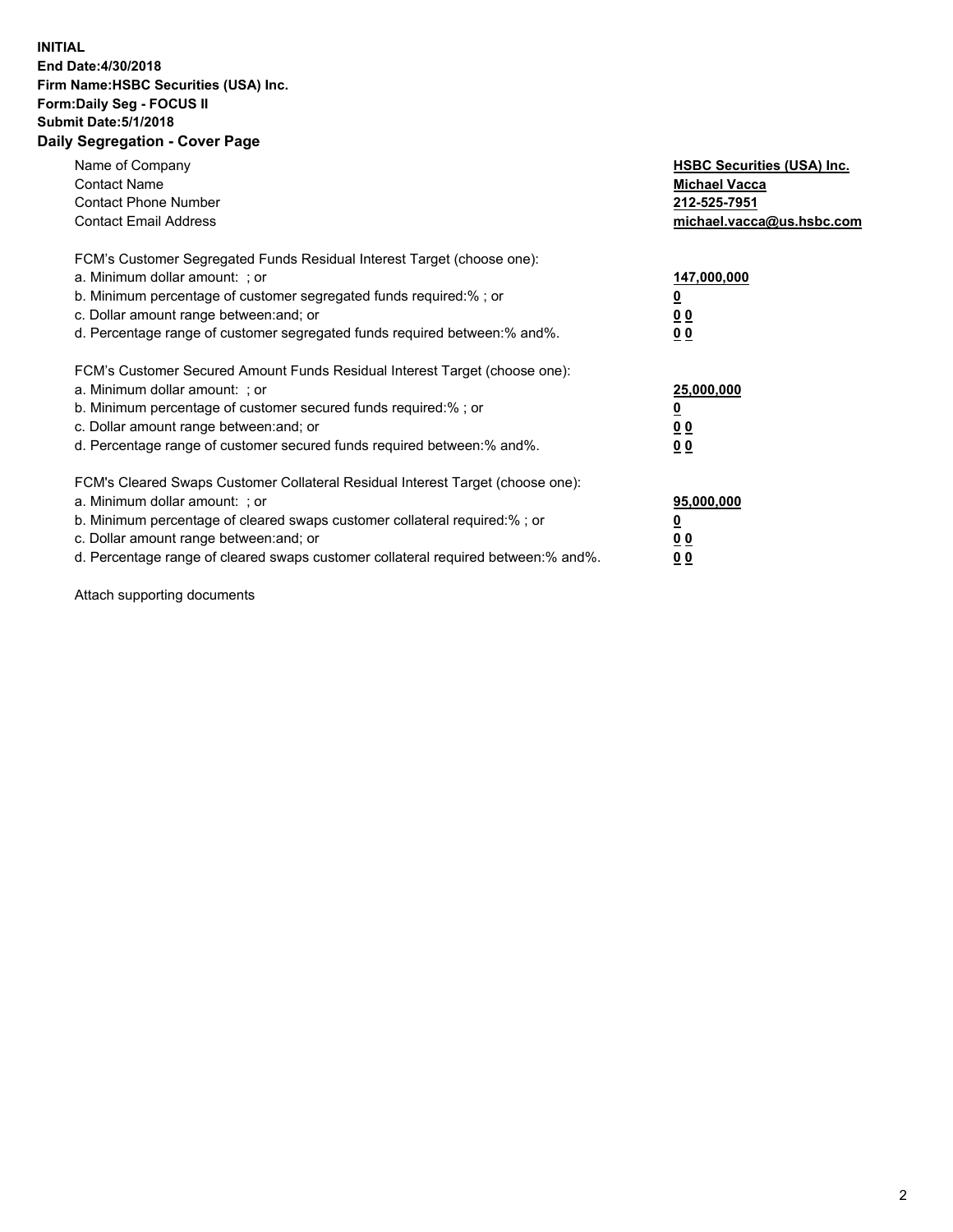**INITIAL End Date:4/30/2018 Firm Name:HSBC Securities (USA) Inc. Form:Daily Seg - FOCUS II Submit Date:5/1/2018 Daily Segregation - Secured Amounts** Foreign Futures and Foreign Options Secured Amounts Amount required to be set aside pursuant to law, rule or regulation of a foreign government or a rule of a self-regulatory organization authorized thereunder **0** [7305] 1. Net ledger balance - Foreign Futures and Foreign Option Trading - All Customers A. Cash **85,535,429** [7315] B. Securities (at market) **89,765,986** [7317] 2. Net unrealized profit (loss) in open futures contracts traded on a foreign board of trade **-11,927,102** [7325] 3. Exchange traded options a. Market value of open option contracts purchased on a foreign board of trade **0** [7335] b. Market value of open contracts granted (sold) on a foreign board of trade **0** [7337] 4. Net equity (deficit) (add lines 1. 2. and 3.) **163,374,313** [7345] 5. Account liquidating to a deficit and account with a debit balances - gross amount **3,848,094** [7351] Less: amount offset by customer owned securities **-3,848,094** [7352] **0** [7354] 6. Amount required to be set aside as the secured amount - Net Liquidating Equity Method (add lines 4 and 5) **163,374,313** [7355] 7. Greater of amount required to be set aside pursuant to foreign jurisdiction (above) or line 6. **163,374,313** [7360] FUNDS DEPOSITED IN SEPARATE REGULATION 30.7 ACCOUNTS 1. Cash in banks A. Banks located in the United States **69,646,089** [7500] B. Other banks qualified under Regulation 30.7 **0** [7520] **69,646,089** [7530] 2. Securities A. In safekeeping with banks located in the United States **43,409,693** [7540] B. In safekeeping with other banks qualified under Regulation 30.7 **0** [7560] **43,409,693** [7570] 3. Equities with registered futures commission merchants A. Cash **0** [7580] B. Securities **0** [7590] C. Unrealized gain (loss) on open futures contracts **0** [7600] D. Value of long option contracts **0** [7610] E. Value of short option contracts **0** [7615] **0** [7620] 4. Amounts held by clearing organizations of foreign boards of trade A. Cash **0** [7640] B. Securities **0** [7650] C. Amount due to (from) clearing organization - daily variation **0** [7660] D. Value of long option contracts **0** [7670] E. Value of short option contracts **0** [7675] **0** [7680] 5. Amounts held by members of foreign boards of trade A. Cash **55,317,332** [7700] B. Securities **46,356,293** [7710] C. Unrealized gain (loss) on open futures contracts **-11,927,102** [7720] D. Value of long option contracts **0** [7730] E. Value of short option contracts **0** [7735] **89,746,523** [7740] 6. Amounts with other depositories designated by a foreign board of trade **0** [7760] 7. Segregated funds on hand **0** [7765] 8. Total funds in separate section 30.7 accounts **202,802,305** [7770] 9. Excess (deficiency) Set Aside for Secured Amount (subtract line 7 Secured Statement Page 1 from Line 8) **39,427,992** [7380] 10. Management Target Amount for Excess funds in separate section 30.7 accounts **25,000,000** [7780] 11. Excess (deficiency) funds in separate 30.7 accounts over (under) Management Target **14,427,992** [7785]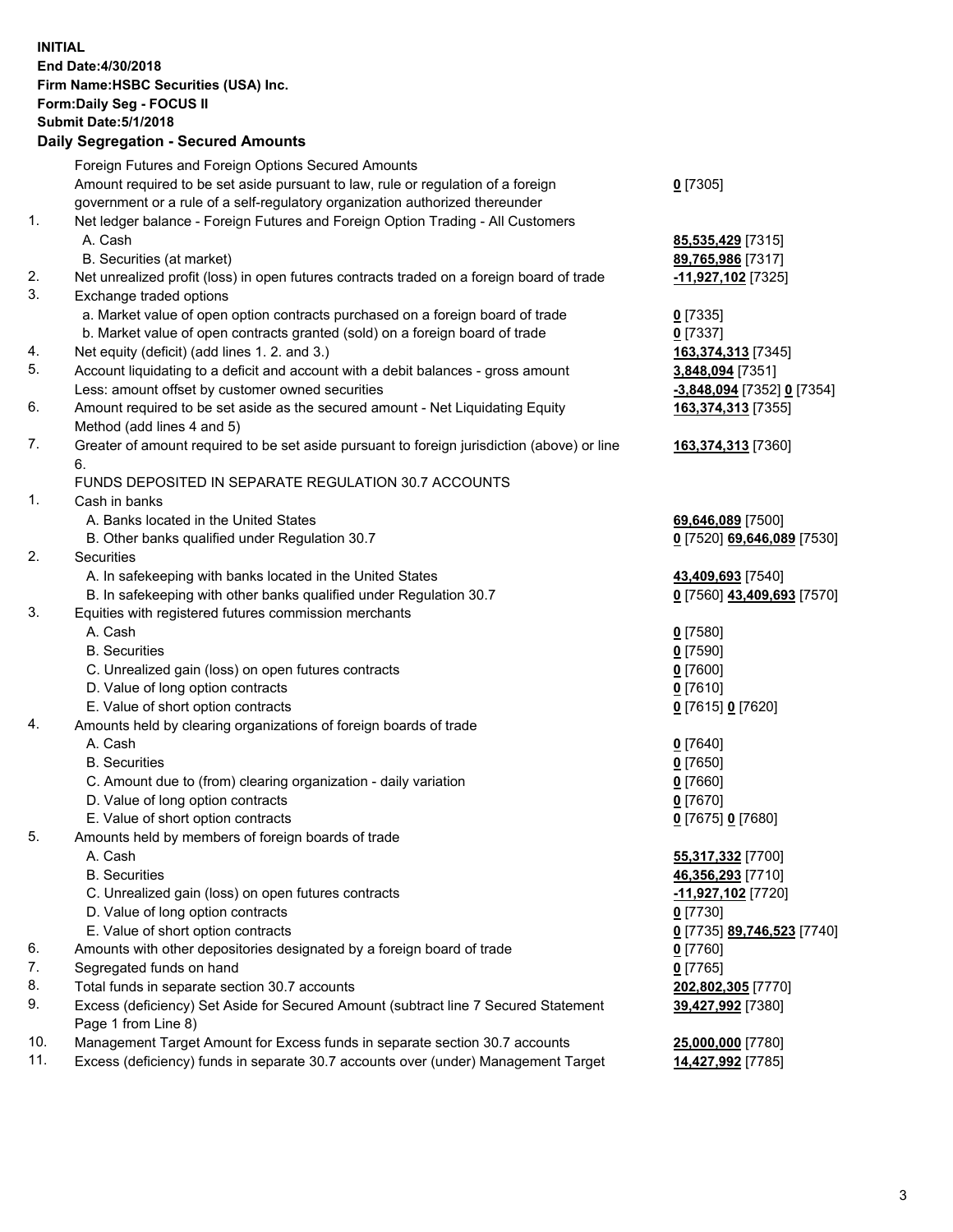| <b>INITIAL</b> | End Date: 4/30/2018<br>Firm Name: HSBC Securities (USA) Inc.<br><b>Form:Daily Seg - FOCUS II</b><br><b>Submit Date: 5/1/2018</b><br>Daily Segregation - Segregation Statement |                                                  |
|----------------|-------------------------------------------------------------------------------------------------------------------------------------------------------------------------------|--------------------------------------------------|
|                | SEGREGATION REQUIREMENTS(Section 4d(2) of the CEAct)                                                                                                                          |                                                  |
| 1.             | Net ledger balance                                                                                                                                                            |                                                  |
|                | A. Cash                                                                                                                                                                       | 428,355,485 [7010]                               |
|                | B. Securities (at market)                                                                                                                                                     | 1,319,055,853 [7020]                             |
| 2.             | Net unrealized profit (loss) in open futures contracts traded on a contract market                                                                                            | <mark>-176,198,500</mark> [7030]                 |
| 3.             | Exchange traded options                                                                                                                                                       |                                                  |
|                | A. Add market value of open option contracts purchased on a contract market                                                                                                   | 248,457,135 [7032]                               |
|                | B. Deduct market value of open option contracts granted (sold) on a contract market                                                                                           | <u>-49,968,484</u> [7033]                        |
| 4.             | Net equity (deficit) (add lines 1, 2 and 3)                                                                                                                                   | 1,769,701,489 [7040]                             |
| 5.             | Accounts liquidating to a deficit and accounts with                                                                                                                           |                                                  |
|                | debit balances - gross amount                                                                                                                                                 | 59,734,762 [7045]                                |
|                | Less: amount offset by customer securities                                                                                                                                    | <mark>-59,734,687</mark> [7047] <u>75</u> [7050] |
| 6.             | Amount required to be segregated (add lines 4 and 5)                                                                                                                          | 1,769,701,564 [7060]                             |
|                | FUNDS IN SEGREGATED ACCOUNTS                                                                                                                                                  |                                                  |
| 7.             | Deposited in segregated funds bank accounts                                                                                                                                   |                                                  |
|                | A. Cash                                                                                                                                                                       | 29,642,422 [7070]                                |
|                | B. Securities representing investments of customers' funds (at market)                                                                                                        | <u>0</u> [7080]                                  |
|                | C. Securities held for particular customers or option customers in lieu of cash (at<br>market)                                                                                | 183,946,159 [7090]                               |
| 8.             | Margins on deposit with derivatives clearing organizations of contract markets                                                                                                |                                                  |
|                | A. Cash                                                                                                                                                                       | 425,113,297 [7100]                               |
|                | B. Securities representing investments of customers' funds (at market)                                                                                                        | 0 <sup>[7110]</sup>                              |
|                | C. Securities held for particular customers or option customers in lieu of cash (at<br>market)                                                                                | 1,088,998,494 [7120]                             |
| 9.             | Net settlement from (to) derivatives clearing organizations of contract markets                                                                                               | <u>-53,952,587</u> [7130]                        |
| 10.            | Exchange traded options                                                                                                                                                       |                                                  |
|                | A. Value of open long option contracts                                                                                                                                        | 248,457,135 [7132]                               |
|                | B. Value of open short option contracts                                                                                                                                       | -49,968,484 [7133]                               |
| 11.            | Net equities with other FCMs                                                                                                                                                  |                                                  |
|                | A. Net liquidating equity                                                                                                                                                     | 9,682,513 [7140]                                 |
|                | B. Securities representing investments of customers' funds (at market)                                                                                                        | $0$ [7160]                                       |
|                | C. Securities held for particular customers or option customers in lieu of cash (at                                                                                           | $0$ [7170]                                       |
|                | market)                                                                                                                                                                       |                                                  |
| 12.            | Segregated funds on hand                                                                                                                                                      | 46,111,200 [7150]                                |
| 13.            | Total amount in segregation (add lines 7 through 12)                                                                                                                          | 1,928,030,149 [7180]                             |
| 14.            | Excess (deficiency) funds in segregation (subtract line 6 from line 13)                                                                                                       | 158,328,585 [7190]                               |
| 15.            | Management Target Amount for Excess funds in segregation                                                                                                                      | 147,000,000 [7194]                               |

16. Excess (deficiency) funds in segregation over (under) Management Target Amount Excess

**11,328,585** [7198]